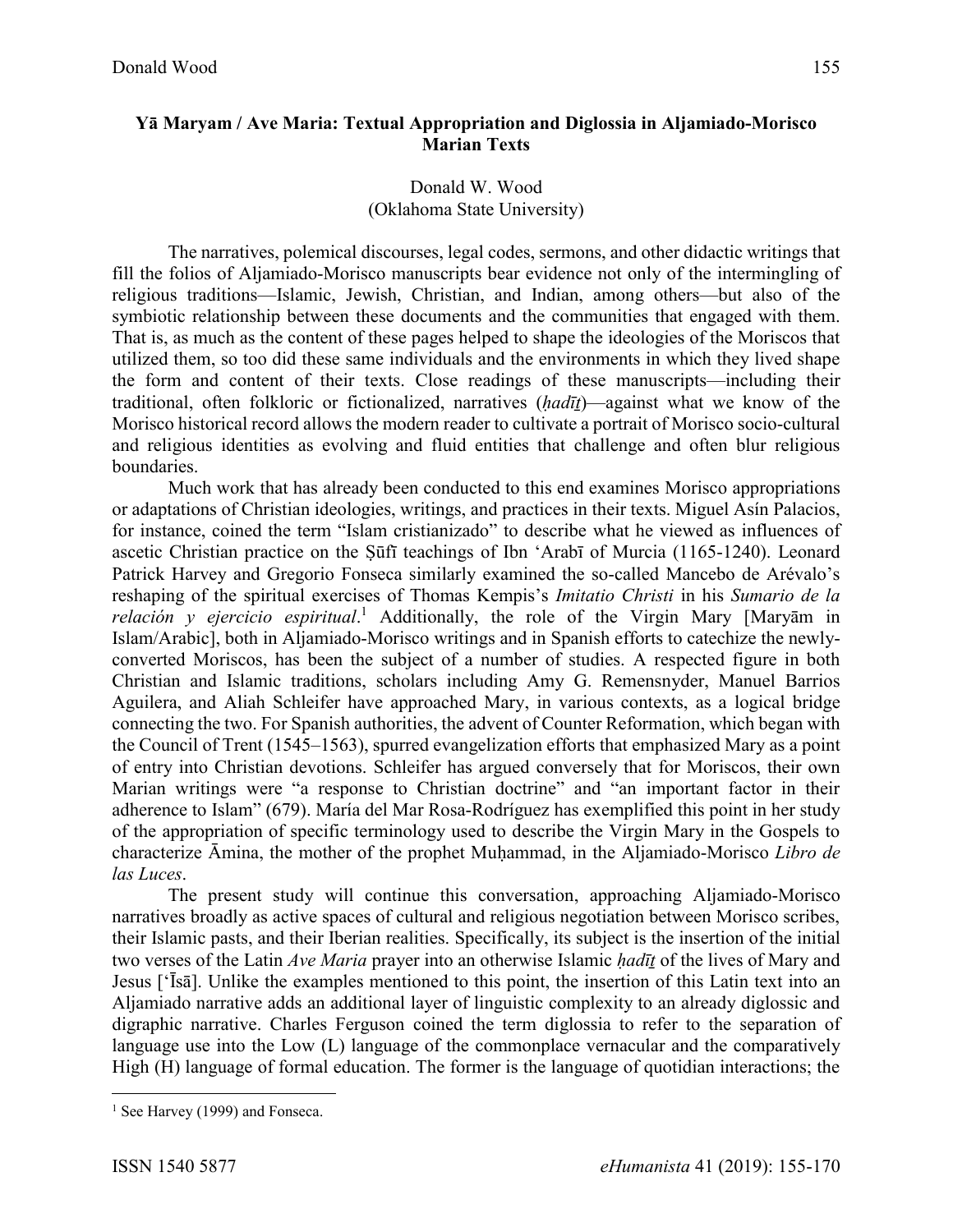latter, that of formal writing and speech, often accessible only to the literate, educated classes. Thus, the Low and High varietals of a language convey distinct sets of information and are relegated to distinct spheres of use. Joshua Fishman extended Ferguson's original definition, which limited its scope to language variation within a single language family, to acknowledge the possibility for diglossia across language boundaries. It is this extended definition that I employ throughout this study.

Beyond its linguistic implications, the imposition of an additional language into the *ḥadīṯ* carries a specific set of ideologies and values that have come to form part of the language's identity. Hence, the the reader is confronted with the question of intention. What purpose(s) did these Latin verses serve for the Morisco author and his intended audience? To attempt a nuanced answer to this question, I turn to Mukul Saxena's theoretical construct of 'critical diglossia.' "In contrast to the language-centric notion of classical diglossia," writes Saxena, "this revised notion contends that diglossia is primarily a socio-cultural, economic and political phenomenon […] (94)." Like the examples mentioned in the opening paragraph of this study, the *Ave Maria* of the *ḥadīṯ* must be approached, at least in part, as a socio-cultural entity that reflects the lived experiences of sixteenth-century Aragonese Moriscos. Spain's Morisco populations endured nearly a century of institutionally imposed tactics to mold them into authentic Christians. Prolonged contact between the two religious communities—Christianity and Islam—resulted in generations of Moriscos born into a hierarchical construct whereby religious understanding and practice was dictated to them both from within their own communities—by the educated elite and, in many cases, Moriscas and from without by Catholic clergy. It is thus my contention that the two lines of Latin text embedded within Aljamiado *hadīt* represent the deliberate and thoughtful appropriation of a specific element of Christian religious devotion that, for generations, had formed part of the Moriscos' environment. This act not only enriched the Moriscos' expression of their Islamic faith, as María Jesús Rubiera Mata contends, but also bears witness to a particular moment of religious negotiation and evolution (470).

The Aljamiado-Morisco MS J57 belongs to the collection of the Consejo Superior de Investigaciones Científicas of Madrid, previously the collection of the Biblioteca de la Junta para la Ampliación de Estudios e Investigación Histórica. It consists of 173 folio pages measuring 28cm by 25.1cm and composed in clear Maghrebi script. The bottom portions of most of the pages show considerable deterioration due to humidity resulting in fragments of lost at the beginning and end of the manuscript. An annotation in Latin script on the final folio page dates the manuscript to 1587: "prinsipiose a doze dias de la luna de chumedi legual que se / contaba a beinte y uno de abril de 1587 / cumplira a beinte y dos dias de la luna de xaaben y al primer di- / a de agosto del dicho año." It was discovered in the late nineteenth century in the Aragonese town of Almonacid de la Sierra as part of a large cache of documents hidden in the walls and floorboards of a dilapidated house. The contents of the manuscript are a mixture of fantastic and eschatological narratives, legends of Biblical and Qur'ānic prophets, eschatological tales, and and didactic writings on the virtues of fasting at specific points in the Islamic calendar.

The narrative of the life of Jesus, to which Miguel Asín Palacios and Julián Ribera assigned the title *Hadiz del nacimiento de Jesús* [hereafter *ḥadīṯ*], occupies twenty-four folio pages of MS J57. This text, attributed to the seventh- and eighth-century theologian, exegete, and scholar al-Ḥasan ibn Abu-l-Ḥasan al-Baṣrī (642-728) and eighth-century storyteller Abū-l-Ḥasan Muqātil ibn Sulaymān al-Balkhī (d. 767), appears in at least two other Aljamiado manuscripts. A nearly identical text appears in MS J9, fols. 106v-132v, also of the CSIC. A second nearly identical text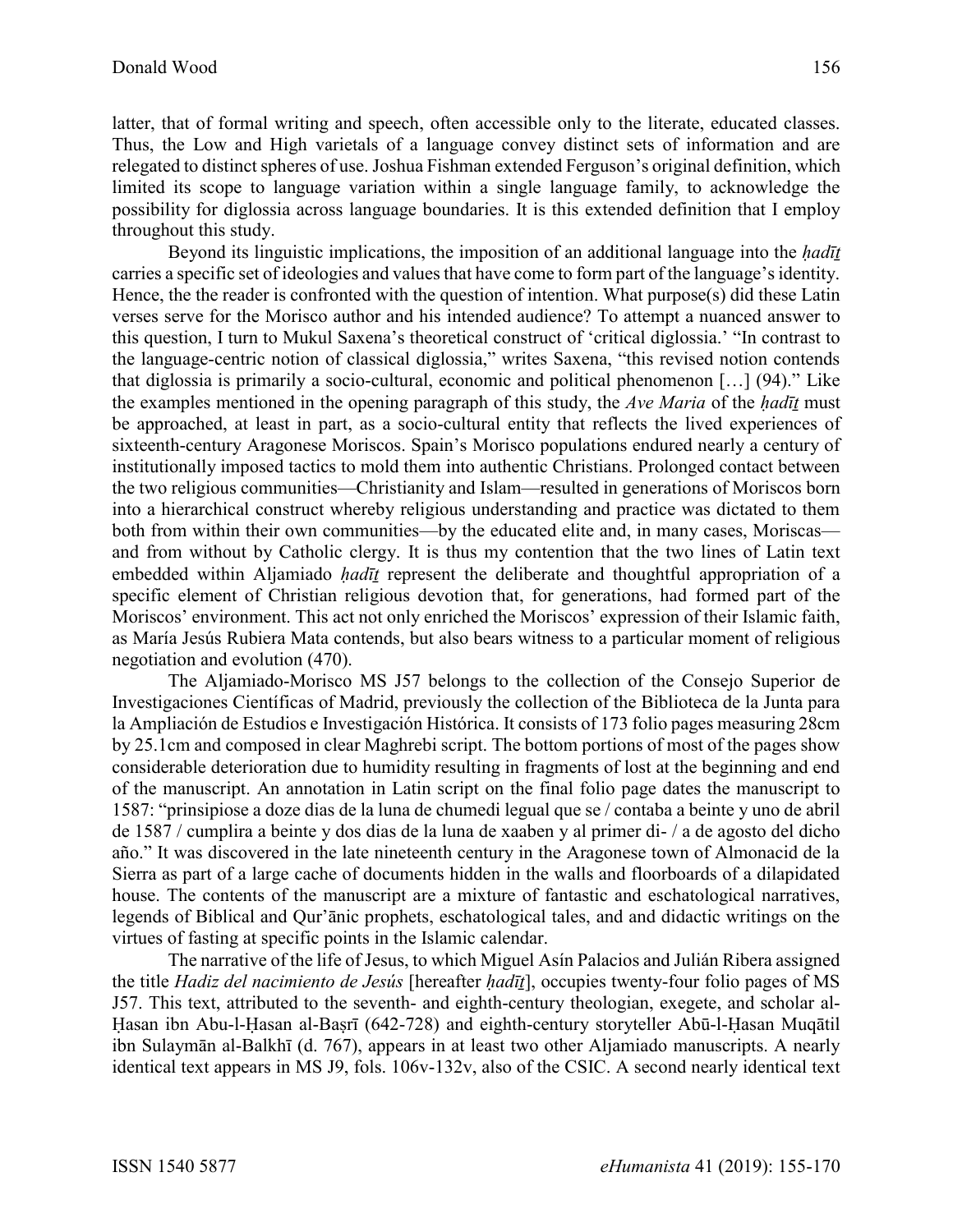composed in Latin characters is found in MS 11/9393 (previously Gay S.1), fols. 99r-128v, of the Biblioteca de la Real Academia de la Historia in Madrid.

Comparative analysis reveals that the *ḥadīṯ* contained in MS J57 is largely congruent with the narrative of Mary and Jesus contained in the eleventh-century collection *'Arā'is al-majālis fī qiṣaṣ al-anbiyā'* by al-Tha'labī (622-680). The following table details shared passages between the two works:

| MS J57, fols. 54r-78r                                                                                                                                                                                                                      | Al-Tha'labī, 'Arā'is al-majālis fī qişaş al-anbiyā'                                                                                                                                                                                                                                                                         |
|--------------------------------------------------------------------------------------------------------------------------------------------------------------------------------------------------------------------------------------------|-----------------------------------------------------------------------------------------------------------------------------------------------------------------------------------------------------------------------------------------------------------------------------------------------------------------------------|
| -Mary is born and dedicated to the Temple.<br>-Zachariah houses and provides for Mary.                                                                                                                                                     | -Zachariah's lineage<br>-Mary is born and dedicated to the Temple.<br>-Zachariah houses and provides for Mary.<br>-When Zachariah is no longer about to care for Mary,<br>she falls under the care of Joseph.<br>-John, son of Zachariah, is born.<br>-John's prophethood and life<br>-John's murder<br>-Zachariah's murder |
| -Gabriel appears to Mary and she conceives.<br>-Jesus is born.                                                                                                                                                                             | -Gabriel appears to Mary and she conceives.<br>-Jesus is born.                                                                                                                                                                                                                                                              |
| -Allāh provides Mary with water and food from a dead<br>date tree.                                                                                                                                                                         | -Allāh provides Mary with water and food from a dead<br>date tree.                                                                                                                                                                                                                                                          |
| -Jesus speaks and performs marvels as an infant.                                                                                                                                                                                           | -Jesus speaks and performs marvels as an infant.<br>-Mary and Jesus depart for Egypt to escape Herod.<br>-Jesus educates a teacher in the meanings of the Arabic                                                                                                                                                            |
| -Jesus educates a teacher in the meanings of the Arabic<br>alphabet.                                                                                                                                                                       | alphabet.<br>-Jesus turns school children into pigs.<br>-Jesus works with a master dyer.                                                                                                                                                                                                                                    |
| -Jesus works with a master dyer.<br>-Jesus and Mary are exiled from the community of Banī<br>Isrā'īl.                                                                                                                                      |                                                                                                                                                                                                                                                                                                                             |
| -Mary dies and is buried.<br>-Jesus returns to the community of Banī Isrā'īl to fulfill<br>his prophetic mission to propound parables, cure the<br>sick, heal the blind and the possessed, etc.<br>-Jesus turns school children into pigs. | -Jesus receives his prophetic mission to propound<br>parables, cure the sick, heal the blind and the possessed,<br>etc.                                                                                                                                                                                                     |
| -Jesus raises Shām ibn Nūh from the dead.<br>-Jesus calls a table of provisions down from heaven and<br>feeds the people.                                                                                                                  | -Jesus raises Shām ibn Nūḥ from the dead.<br>-Jesus calls a table of provisions down from heaven and<br>feeds the people.<br>-Another (Judas or a guard) is crucified in Jesus' stead.<br>-Jesus is ascended to Heaven.<br>-Mary dies.<br>-The tale of the three messengers whom Jesus sent to the                          |
| -The tale of Qaytun and his two sons, the younger of<br>which Jesus heals and sends as a messenger to the king<br>of Banī Isrā'īl.<br>-Qaytun's youngest son is crucified in Jesus' stead.                                                 | king of Byzantium in Antioch during the reign of the<br>petty kings                                                                                                                                                                                                                                                         |

-Jesus is ascended to Heaven.

Both narratives are composed upon a framework of Qur'ānic passages—principally 3:35- 47, 5:110, and 19:16-33—providing key details of Mary's role as the chosen among women, her conception, Jesus' birth, and his role as prophet, Messiah, and bearer of the *injīl* (Gospels). While al-Tha'labī's text follows more closely the Qur'ānic passages, including information about the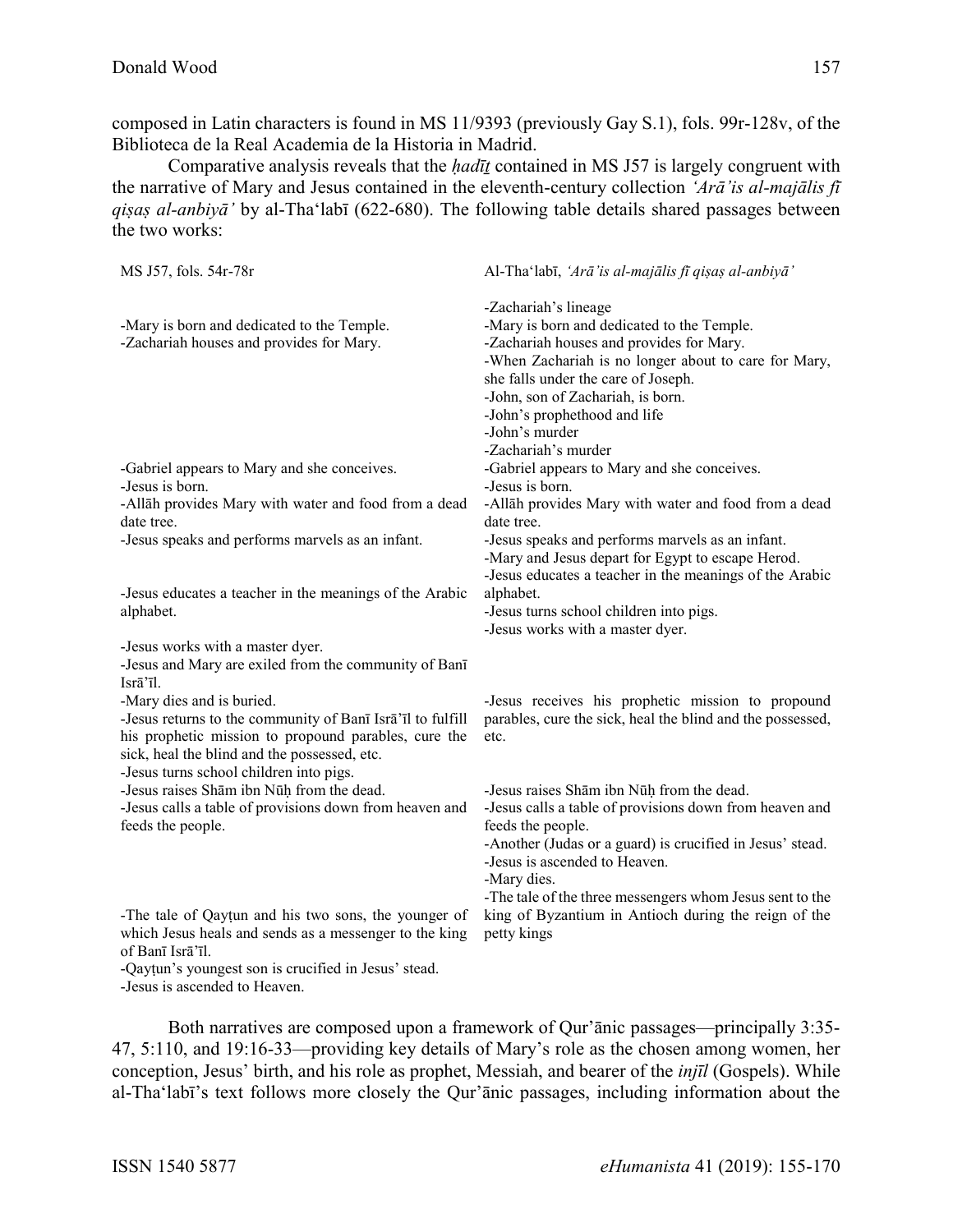lives of Zachariah, his wife, and his son John; the Apostles of 'Īsā ; and the continuation of his prophetic mission following his ascension to heaven, the scope of the Aljamiado tale is condensed to focus on the Virgin Mary and her prophetic son. Moreover, whereas al-Tha'labī's text is comprehensive in its presentation of *isnād* (authoritative support), often providing several accounts of particular narrative episodes based on various authorities, the Aljamiado text establishes a single *isnād*. The result is a more succinct and less encyclopedia narrative than that of al-Tha'labī.

According to the *ḥadīṯ* of MS J57, Gabriel descended to Mary carrying with him fruit from Paradise. He approached the maiden, who concealed her face from him out of fear, and revealed himself as a messenger of Allāh sent to convey the news that she would bear a healthy son; for Allāh had chosen her and purified her above all women (Qur'an 3:42,19:17-19). He then exhorted her to humble herself and prostrate before her Lord (Qur'ān 3:43). Astounded, Mary asked how she, a chaste woman, could possibly bear a child (Qur'an 3:47, 19:20). She also expressed concern that the people of Banī Isrā'īl would mistreat or even kill her if they found her unwed and with child. Gabriel assured her that through Allāh's will, all is possible, and that she would be protected from harm (Qur'an 19:21). While he spoke, Mary felt the infant stir in her womb. At this point, al-Tha'labī's account follows a different Qur'ānic *ayā*, 21:91, which states, "And [mention] the one who guarded her chastity, so We blew into her [garment] through Our angel [Gabriel], and We made her and her son a sign for the worlds."<sup>2</sup> Returning to the *ḥadīṯ*, Gabriel then placed a hand on Mary's head and recited "ave Mariya / ġarasiya llena dominuš tequm benediqata-tu en-muller-/ -ibus e ḏe benediqatum furutum ventereš tuyoš" before departing. Afterward, Mary ate of the fruit that he had provided and her heart was calmed (fol. 59r).

To begin to unpack the implications of this moment for the Morisco producers and users of this text, let us first consider the treatment of non-Romance languages in the *ḥadīṯ* as a whole. Arabic-language passages are dealt with in one two ways. Commonly occurring or high-frequency Arabic phrases are presented without translation. These include:

*Allāhu akbar.<sup>3</sup> Bismi-llāhi rraḥmāni rraḥīmi.<sup>4</sup> Lā ilāha illā Allāh*. 5 *Lā ilāha illā Allāh waḥadhu lā shārika lahu*. 6

<sup>&</sup>lt;sup>2</sup> Al-Tha'labī recounts the words of al-Suddī and 'Ikrima who stated that Gabriel "blew into the pocket of her loose outer garment that she had removed, and when he had left her, she put on this garment and conceived Jesus" (639). See also al-Tabarī (113). Translations from the Qur'ān throughout are those of Sahih International found at the website https://quran.com/.

<sup>3</sup> This common declaration of "God is the Greatest," known as the *takbīr*, is one of the most common of Arabic-Islamic utterances. In Aljamiado writings, it is often used to divide sections of a *ḫuṭba* (sermon) or other didactic work, or to separate the works in a miscellany. In the *hadīt*, it is the final phrase repeated twice to close the work.

<sup>4</sup> The *basmala*, which translates "In the name of God, the Most Gracious, the Most Merciful, commences each *sūra*  of the Qur'ān except the ninth. Additionally, some variation of this text opens every *ḥadīṯ* in MS J57 and concludes the manuscript.

<sup>5</sup> Translated as "There is no god but God" and referred to as the *tahlīl*, this passage begins the *shahāda*, or Islamic creed or declaration of faith. In its entirety, the *shahāda* reads, "lā ilāha illā Allāh Muḥammadun rasūlu-llāh" (There is no god but God and Muhammad is the prophet of God).

<sup>6</sup> This variant of the *shahāda* appears several times in the *Sunna* or the saying and traditions attributed to the prophet Muḥammad. Of note is *Ṣaḥīḥ al-Bukhārī* 8.75.412, narrated by Abū Huraira, which states that whoever recites this verse 100 times will earn the same reward as freeing 10 slaves. The recitation of this verse in increments of 100 became a part of the practice of *tasbīḥ*, or a form of *dhikr* involving the repetition of short phrases in praise of Allāh, of particular importance in Sufism.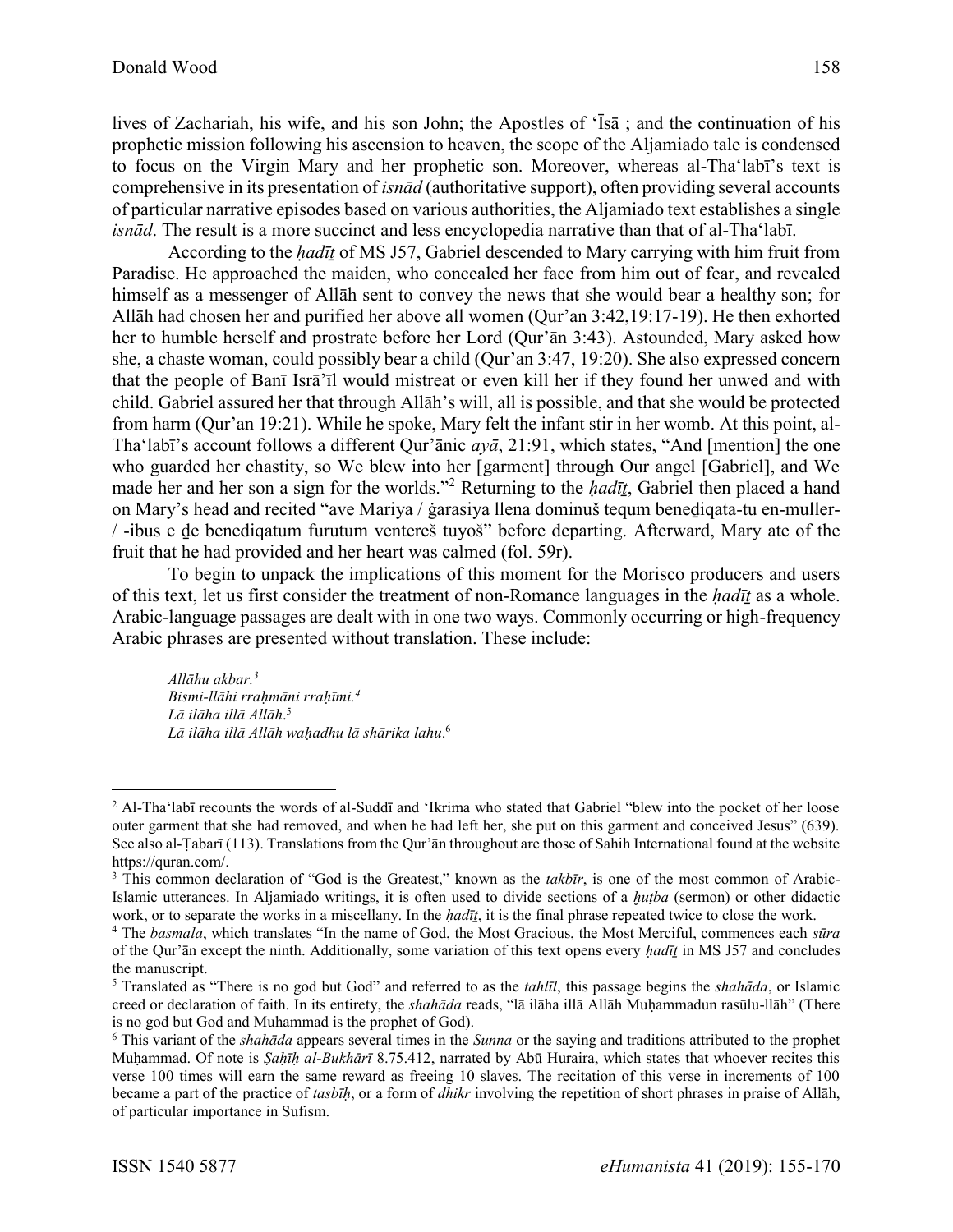In addition to the canonical *shahāda*, a variant replacing Muḥammad's name with that of Jesus and the title "prophet of Allāh" with "the Spirit of Allāh and His word" appears five times in the narrative. This variation echoes two Qur'ānic verses that refer to Allāh breathing his Spirit (*rūḥ*) into Mary causing her to become pregnant and a third in which Jesus is described as "a messenger of Allāh and His word which He directed to Mary and a soul [created at a command] from Him" (21:91, 66:12, and 4:171). The lack of translation in these cases suggests a level of familiarity on the part of the receptive audience. Either these phrases were such a part of their common practice that their meanings were universally known, or the mere act of recitation without regard for meaning fulfilled their function. In either case, such phrases, found throughout Aljamiado narratives and manuscripts, are prescriptive *sententiae* of a religious nature employed in ritual-like ways and at particular moments in daily life.

Additionally, lengthier Arabic quotations of Qur'ānic verses appear in two instances in the *hadīt*. Each is followed immediately by Romance translations. The first appears shortly after Jesus' birth. Iblīs [Satan], having learned of the birth from a local shepherd, reported the news to the people of Banī Isrā'īl, who, in response, set out to kill Mary and her newborn child. When the mob descended upon them, the infant Jesus raised his voice and said:

yo-šoy 'Īsā ibnu Mariyam šiyervo ḏe Allāh ātāniya / alkitāba wa ja'alanī nabiā ja'alanī mubārakā / abza mā kunta

wa aw ṣānī biṣṣalāti wārrakāti / mā dumtu ḥayyā ke me fuwe ḏaḏo ell-alkitāb / i pušome annabī i pušo en-mī bendisiyon i me / kaštiġo kon laṣṣalā iy-ell-azzake miyenteres yo-ḏurare / en-el-munḏo (I am Jesus, son of Mary, servant of Allāh, *ātāniya alkitāba* (the book) *wa ja'alanī nabiā*. *Ja'alanī mubārakā abza mā kunta wa aw ṣānī biṣṣalāti wārrakāti mā dumtu ḥayyā*. For the *alkitāb* (the book) was given to me, and He made me a prophet, and blessed me. And He punished me with *aṣṣalā* (prayer) and *azzaque* (tithes) while I remain in this world and after my death.) (MS J57, fol. 62r).

The initial part of this statement continuing through the end of the Arabic citation is derived from the Qur'ān 19:30-31: "[Jesus] said, 'Indeed, I am the servant of Allāh. He has given me the Scripture and made me a prophet. And He has made me blessed wherever I am and has enjoined upon me prayer and zakah as long as I remain alive'."

At the end of the narrative, when Jesus and the younger son of Qayṭun flee from the horsemen of the king of Banī Isrā'īl, Allāh causes the two to switch appearances. As a result, the king's soldiers murder the son of Qaytun in Jesus' stead. The narrator inserts at this point the Qur'ānic affirmation that Jesus was not crucified, but rather another was killed in his place:

ḏīze / Allāh en-šu onrraḏo alqur'ān ḏonde ḏize wwa mā qatalūhu wwa mā / ṣalabūhu wwalākin ššubihi lahum wa rafa'ahu Allāhu illayhi / ke kiyere dezīr no-lo mataron ni-lo kurusifikaron maš pušo / Allāh otro en-šu luġar i no lo mataron […]- / teš lo-'also Allāh a los siyelos komo el-kišo (Allāh says in his honorable Qur'ān where it says, '*wa mā qatalūhu wa mā ṣalabūhu walakin šubbiha lahum wa rrafa'ahu Allāhu ilayhi*,' which is to say they did not kill him, nor did they crucify him, but rather Allāh put another in his place. And they did not kill him [but before]hand Allāh raised him up to Heaven as He willed.) (fol. 77v).

The first portion of the Arabic—"wwa mā qatalūhu wwa mā / ṣalabūhu wwalākin ššubihi lahum"—is excerpted from the Qur'ān 4:157. The repeated statement "i no lo mataron" is a translation of "wa mā qatalūhu" reiterated at the end of this same *ayā*. The middle portion of the

<sup>7</sup> This statement, commonly called the *ḥawqala*, translates as "There is no might nor power except in Allāh, the Most High, the Most Magnificent."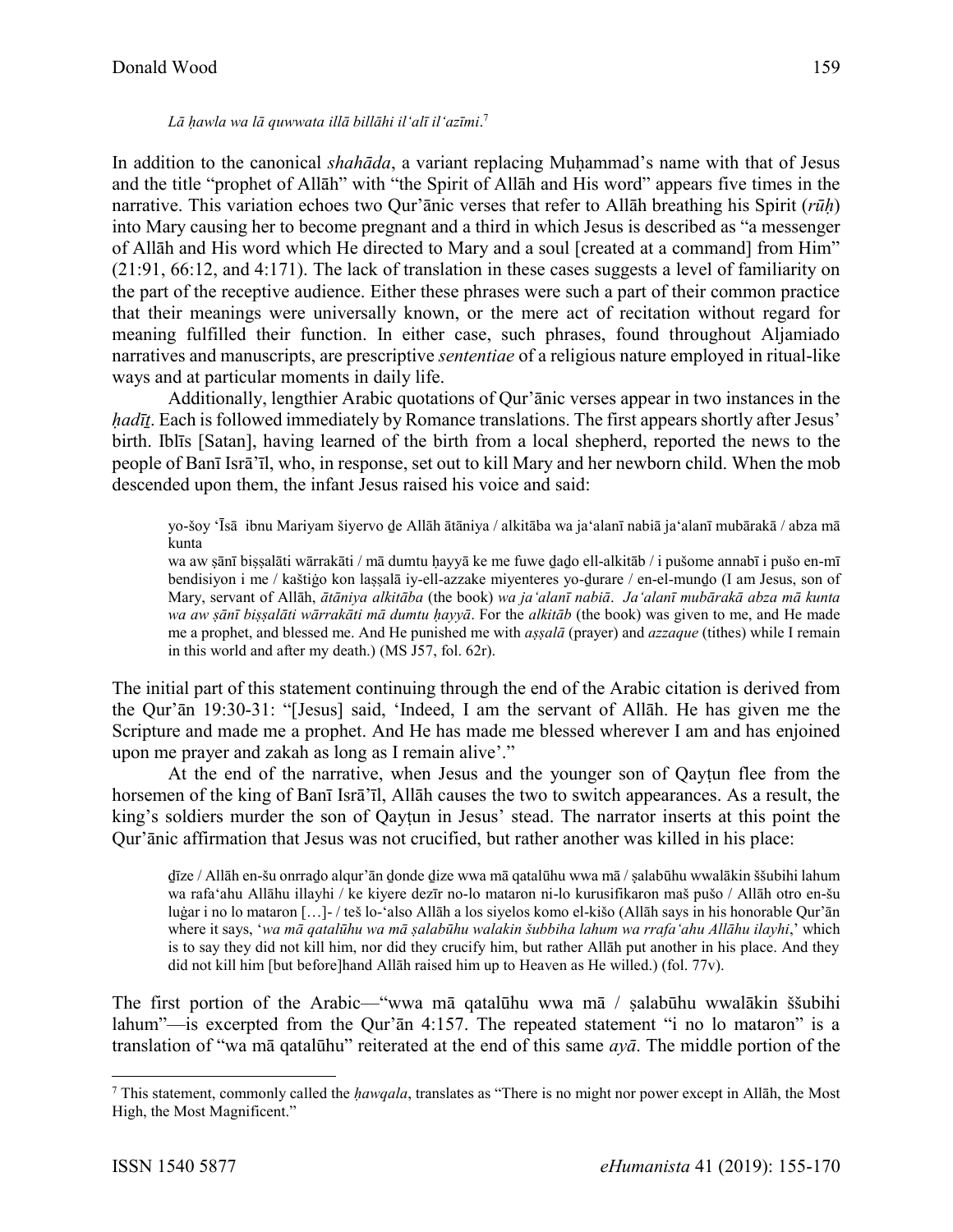*ayā*, which states, "And indeed, those who differ over it are in doubt about it. They have no knowledge of it except the following of assumption," is omitted from the Aljamiado. Finally, the Aljamiado quotation "wa rafa'ahu Allāhu illayi" opens the subsequent *ayā* 4:158.

A third, shorter Qur'ānic quotation appears earlier in the narrative during Gabriel's first appearance to Mary. Given the angel's beautiful form, Mary feared that he was a *taqiyā*, or an irresistible seducer of women. She declares, "billahi / minka ani kunta taqiyā (With Allāh [I seek refuge] from you, if you be God fearing)."<sup>8</sup> Unlike previous examples, this fragment is not followed by translation. Rather, the term *taqiyā* is contextualized in three other Aljamiado phrases that together allow the reader to approximate the meaning of Mary's Arabic declaration. The first appears in folio 57v: "eškondiya Mariyam šu-kara de mucho temor penšanḏo no-fuweše taqiyā (Maryam hid her face out of much fear thinking, let him not be a *taqiyā*)." That Mary hid herself from the supposed *taqiyā* speaks to the first part of the Arabic: "billahi minka" (With Allāh [I seek refuge] from you). This is followed by an explanation of the term *taqiyā* itself:

abiya en-akel tiyenpo / un-onbere en-loš de Banī Isrā'ila ke še llamaba / taqiyā ḏe los maš fermošoš de akel tiyenpo / i no-miraba a ninguna mujer ke biyen le paresiya / ke no-la alkansaba (There was at that time a man from among Banī Isrā'īl that was called *taqiyā*, of the most beautiful [men] of that time; and he did not look upon any woman that was pleasing to him that he did not conquer).

Thus, the Aljamiado defines *taqiyā* as a beautiful, irresistible conqueror of women. Finally, Gabriel responds to Mary's fearful reaction on the following folio page saying, "yā Mariyam yo-no-šoy taqiyā (Oh, Mariyam, I am not a *taqiyā*)."

The treatment of these Arabic passage bespeaks the diglossic relationship of Arabic and Aljamiado in Morisco environments as studied at length by María Angeles Gallego. In the Kingdom of Aragon, Arabic had ceased to be the spoken language of the Mudejar and Morisco populations during the Middle Ages. However, notes L. P. Harvey, this "did not mean that during the period their written language was not Arabic." Muslims would continue to remain loyal to Arabic as the language of Islam (124-125). By the so-called Morisco period of the sixteenth and seventeenth centuries, classical Arabic remained the High (H) diglossic language of Aljamiado texts as exemplified in the preceding paragraphs. Its status as the language of Qur'ānic revelation, notes Ferguson, "widely believed to constitute the actual words of God and even to be outside the limits of space and time, i.e. to have existed 'before' time began with the creation of the world," imbues Arabic with prestige and divine authority (330). The identification of Arabic as the language of prestige anchors these terms, and by extension the texts in which they appear, firmly within an Islamic cultural and religious framework.

In contrast, Moriscos employed a variety of Low (L) diglossic languages. For Valencian Moriscos, L languages of everyday interactions included colloquial Arabic, Valencian, and Catalan. Aragonese Moriscos communicated principally in Castilian or Aragonese. While all Morisco communities regardless of geographical region, degree of linguistic and cultural assimilation, and other factors negotiated varying degrees of H- or L-language use, each eventually fell subject to a number of edicts illegalizing Arabic use in any form during the middle of the sixteenth century.<sup>9</sup>

<sup>8</sup> This passage is based on the Qur'ān 19:18. The Aljamiado fragment differs from the Qur'ānic verse in that it lacks the first part of Maryam's declaration in the latter, "'*inni a'ūdhu* (Indeed, I seek refuge)" and the Qur'ānic invocation "*birraḥmāni* (with the Most Gracious)" is replaced with "*billahi* (with Allāh)." Touria Boumedhi Tomasi, notes that *taqiyā* is related to *ittaqā*, which means "to fear God" (704-705).

<sup>9</sup> On edicts to abandon Islamic cultural practices, see Amelang, Domínguez Ortiz and Vincent, and Cardaillac.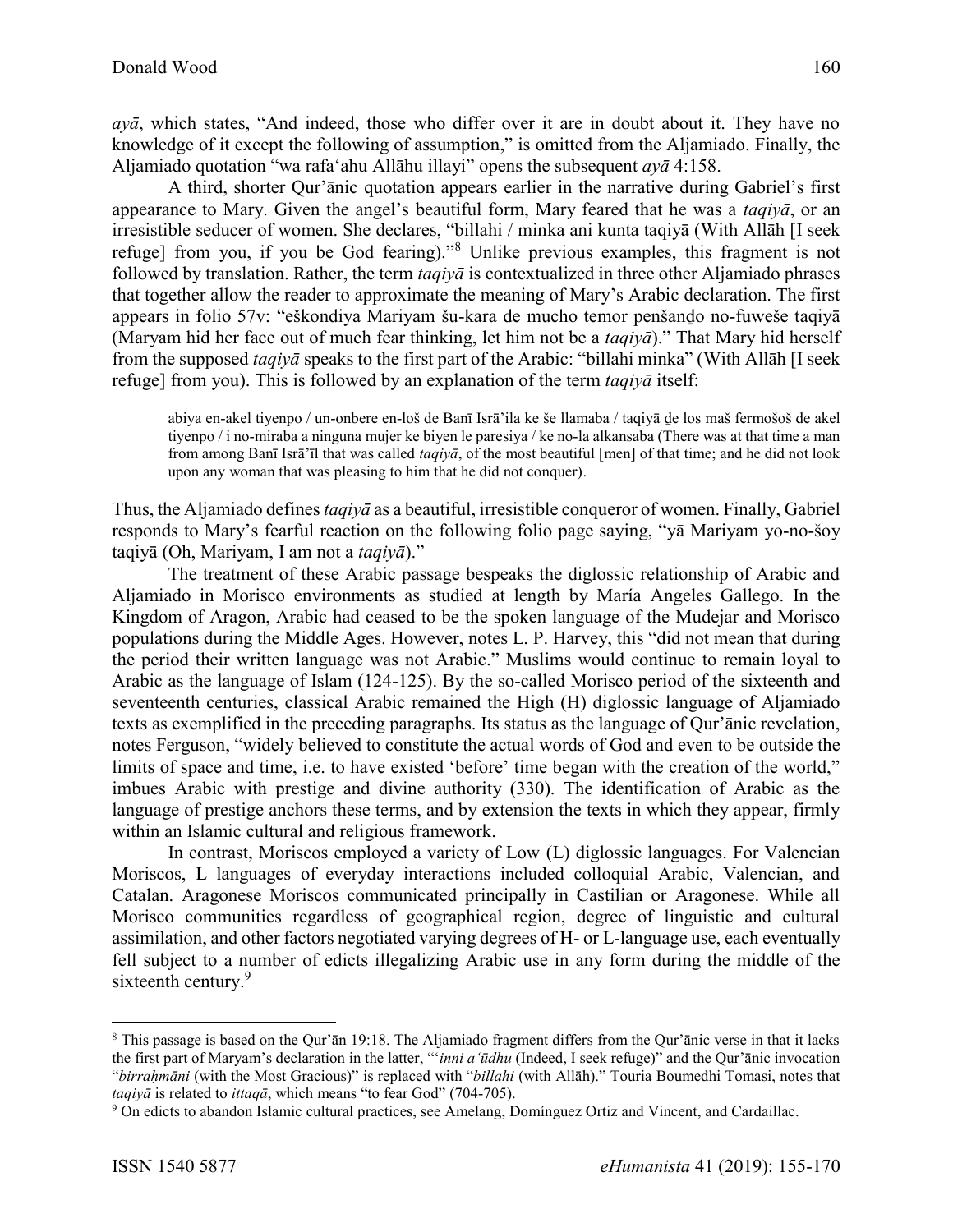This "top-down process" of assimilation, to quote Matthew Carr, which began during the medieval period as a biproduct of the Christian *Reconquista*, resulted in a gradual linguistic shift imposed upon Spain's Muslim populations by the new dominant power (93). In this way, the agency of Christian religious and political ambitions resulted in a state of 'critical diglossia' among Mudejar and Morisco populations. Thus, Morisco communities in Castile and Aragon turned to Aljamiado as an alternative and necessary means of expressing their cultural and religious identities and preserving their Islamically-rooted texts for posterity in the face of the prohibitions

placed upon them. Generations after this language shift took place, Morisco scribes continued to acknowledge that the language in which they composed their texts was not the H language of Islam.<sup>10</sup> The very label *Aljamiado* is derived from the Arabic *'ajamiyya* meaning 'foreign' or 'non-Arabic.' In MS J57, the scribe prefaces the *Rrekontamiyento del-çibdad del-aranbere* (The Story of the City of Brass), fols. 112v-144v, stating that the rendition to follow is "dekalarado en-'ajamī" (declared in Aljamiado). This acknowledgment suggests that the original text from which the *Rrekontamiyento*  derived was not composed in Aljamiado, but likely in Arabic. Similarly, the fifteenth-century Segovian *mufti* and *alfaquí*, 'Īsā bin Jābir, wrote in the opening folios of his *Breviario Sunni*, composed in 1462:

kon-bendīḏaš / kawšaš me moviyeron a enterepe- / tar la-ḏevinal garasiyaḏa all-qur'ān / ḏe ġarabiya en- 'ajamiya šobre ke a- / lġunoš-karḏenaleš-me ḏišiyeron / ke le teniyamoš eškondiḏo komo no ušaḏo pareser ke no-šin mucha o- / kašiyon-me puše a šakarlo-ḏe lenġuwa // kaštellana akopilando akella al- / ta aktoriḏaḏ ke toḏa kiriyatura ke / koša alġuna-supiyere ḏe la-ley lo-ḏe- / be ḏemoštarar a toḏaš-laš-kiria- / turaš-ḏelmundo en lenġuwa ke lo / entiyendan ši eš-pošible (With blessed causes they moved me to interpret the divine grace of the Qur'ān from Arabic into Aljamiado, about which some cardinals told me that we kept hidden and unused. Thus without much occasion, I set to putting it in the Castilian language, copying that high authority. So that every creatures could know something of the law, it should be shown to all creatures of the world in a language that they understand, if possible.) (MS J1, fols. 2r-2v).

'Īsā describes the Qur'ān, and, inseparable from it, the Arabic tongue in which it is composed as "eškondiḏo" (hidden) or "no ušaḏo" (unused), thus suggesting a language guarded from or inaccessible to the general population; reserved for the elite and the educated. In contrast, *'ajamiya*—the Castilian of the Mudejars—was that of "toḏa kiriyatura." Efforts to translate the authority of the Qur'ān into the L language of Castilian Muslims was not a task that he took lightly or even one that he admits was entirely possible but was necessary for the perpetuation of this knowledge.

As this brief analysis demonstrates, both Arabic (H) and Aljamiado (L) served compartmentalized roles within Morisco environments. The H language of the Qur'ān preserved intact and unaltered those Arabic syntagma relating to the Islamic faith, the messages of which could not be adequately conveyed in any other language. As such, scribes of Aljamiado manuscripts used the popular vernacular to which their populations had acclimated to transmit centuries of tales and teachings, supplementing these whenever necessary, or whenever confusion or misinterpretation might arise, with Qur'ānic Arabic. For the Morisco, *aṣṣalā* was distinct from *oración* or Catholic forms of prayer. *Aṣṣalā* defined a prescriptive formula of Arabic utterances and prostrations that must be performed in a state of ritual purity. This information is an intrinsic part of the DNA of the Arabic term itself that, while it might be accurately and closely

 $\overline{a}$ 

161

 $10$  This point speaks to Saxena's claim that critical diglossia is "not necessarily accepted as a natural state of affairs by all the minority groups and individuals" inasmuch as these groups have little control, in many cases, over the attitudes toward languages held by the dominant population and the linguistic shifts that result from these attitudes (94).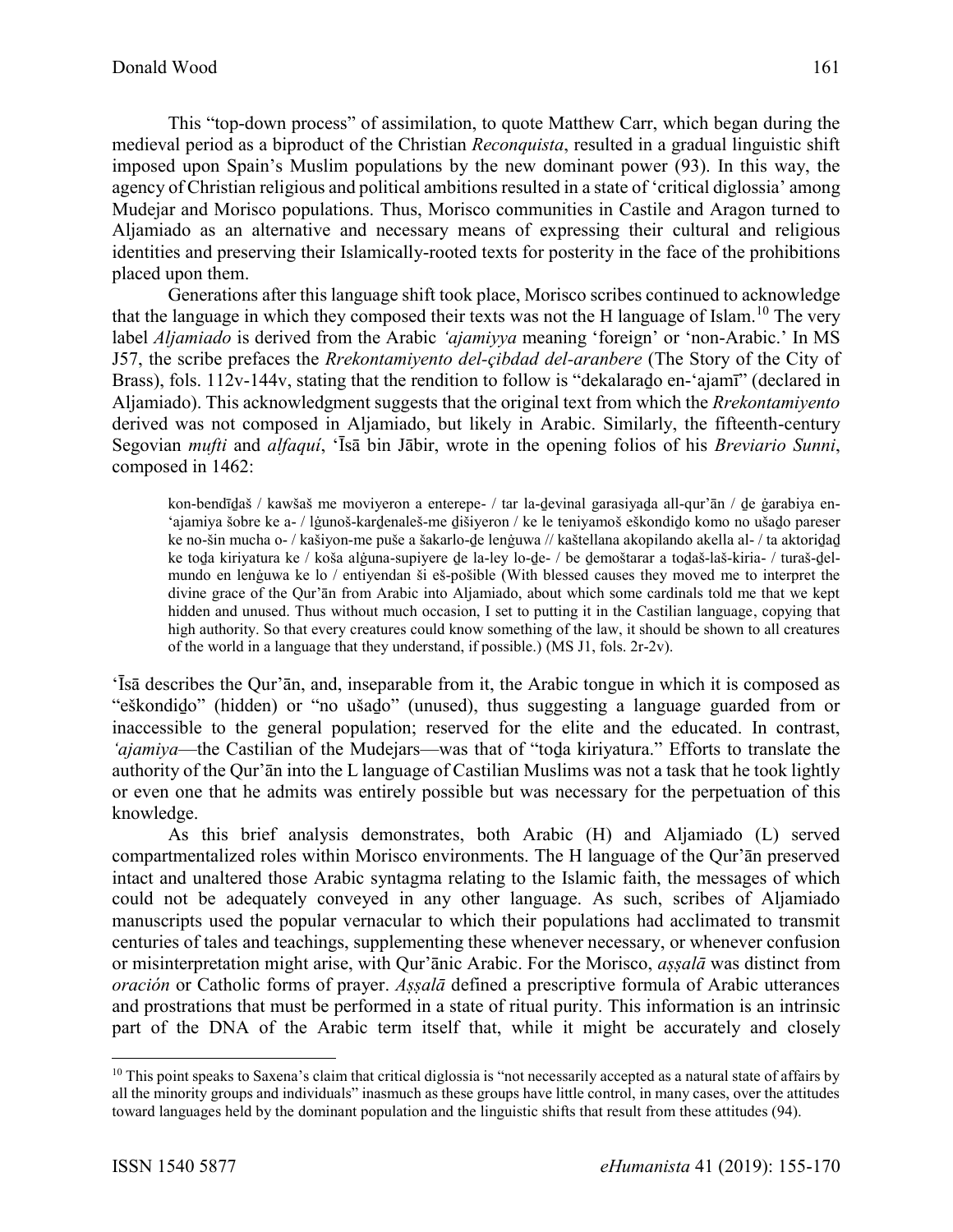approximated in Romance, could never be matched or replaced by it. Aljamiado, for its part, was the L language of practicality and inevitability. It was the Moriscos' medium of quotidian communication. Perhaps more importantly, it was the medium through which their religious and cultural traditions were comprehended by the majority of their populations, and in which they were preserved for future generations.

The Latin verses of the *Ave Maria* spoken by Gabriel are, like the prescriptive Arabic phrases previously mentioned, left untranslated in the *ḥadīṯ*. This raises questions for the modern reader as to what extent Moriscos gathered for the recitation of this text would have understood this utterance. The *Ave Maria* as it exists today is composed of three verses of text. The first two come from the Gospel of Luke in which the angel Gabriel extends a salutation to the Virgin Mary (1:28) and the Virgin's mother, Elizabeth, blesses the fruit of the womb (1:42). The earliest manifestations of this formulaic utterance most probably date to the eleventh century. The final portion of the prayer—"Sancta Maria, Mater Dei, ora pro nobis peccatoribus, nunc et in hora mortis nostrae"—is not Biblical and does not appear in the Aljamiado passage. Rather, it was created by the Catholic Church and was "officially added in the reformed Breviary of Pius V in 1568" (De Marco, 898). Thurston estimated that it likely appeared sometime in the fifteenth century, pointing to the use of the phrase by the Florentine Dominican friar Girolamo Savonarola in 1495 (112).

The period following the forced conversions of Spanish Mudejars between 1502 in Castile and 1525 in the Crown of Aragon saw movements to educate the new Morisco populations in the catechism of the Catholic Church. Convocations of the Cortes of Segovia (1532), Valladolid (1532), and Monzón (Huesca, 1537) resulted in a new wave of evangelical efforts that sought to continue those initiated, but only superficially implemented, at the end of the fifteenth century (Domínguez Ortiz and Vincent, 26 and 96). By the 1540s, catechistic texts were being produced and distributed on a large scale throughout Spain.<sup>11</sup> While little study has been conducted on the results of this enterprise in the Kingdom of Aragon, the place of origin of the *ḥadīṯ* under examination, it is useful to consider the findings of Dedieu's analysis of catechistic efforts in New Castile and those of Ana Labarta and Carmen Barceló in the Kingdom of Valencia.

Dedieu explains that in Counter-Reformation Spain, measures were already at work prior to the Council of Trent to combat the growing Protestant threat that had arisen elsewhere in Europe. Beginning in 1540, the Catholic Church in Spain recognized as the minimum indicator of religious education the knowledge of and the ability to recite the four central prayers of the Church—the *Pater Nostre*, the *Ave Maria*, the *Credo*, and the *Salve Regina*—and to make the sign of the cross. In Toledo, the diocesan administrator don Gómez Tello Girón added to the provincial council's decree of 1565-1566 to "teach the catechism on Sundays and days of obligation in the church or some other stipulated locale, after high mass, around noon (Council 1566, fols. 49v, 50r)" an additional canon in which he "forbade communion to those who did not know the four prayers (Synod 1568, fol. 77v)" (5). Cardinal Bernardo de Sandoval y Rojas would reiterate this policy in the Synod of Toledo of 1601. Furthermore, Sandoval y Rojas wrote in his publication of the complete Christian doctrine that "the *Pater*, the *Ave*, the *Salve*, and formulas for making the sign of the cross [were to be taught] in Latin and in Castilian" (5). The data that Dedieu presents in the second part of his study, compiled from records of Inquisitorial testimonies from the Toledo tribunal, reveals a steady increase in the percentage of the Christian population of New Castile that could demonstrate a foundational knowledge of the catechism. It should be noted that "Christian population" in this case does not distinguish between Old and New Christians. In 648

<sup>&</sup>lt;sup>11</sup> For a survey of catechistic texts produced during the fifteenth and sixteenth centuries, see Resines and Hernández Sánchez.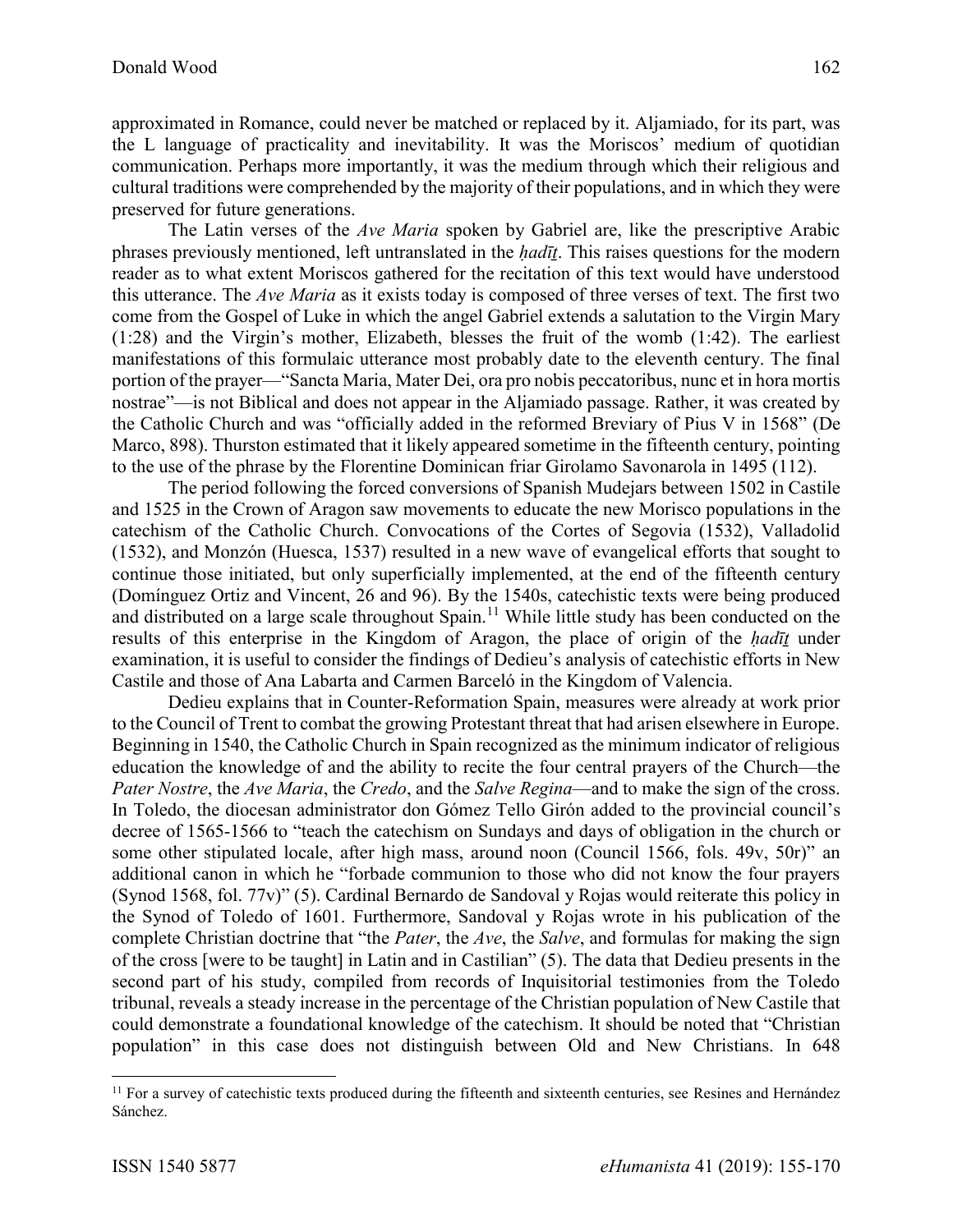interrogations conducted during the century from 1550 to 1650, 85 percent of those questioned were able to recite the *Ave Maria*. This number rose to 97 percent during the period from 1575 to 1584. One quarter of these records also indicate that prior to 1585, interrogators preferred that prisoners recite prayers in Latin. This preference would shift toward Castilian from 1585 onward (Dedieu, 15 and 17-18).

In Valencia, Ana Labarta has asserted that "la mayoría de los moriscos valencianos procesados por la Inquisición, al ser interrogados sobre la doctrina cristiana, la ignoraban completamente, no sabiendo ni santiguarse." She adds that only a few had learned to recite the *Pater Nostre* and the *Ave Maria* (179). Nevertheless, Labarta and Barceló have both examined instances in which Valencian Moriscos employed forms of "aljamiado latino," or Latin texts composed in Arabic characters, to pronounce accurately the memorized prayers and teachings of the catechism. In four cases, Moriscos recited the *Ave Maria* before their interrogators in a heavily Catalan-influenced Castellano. Pedro Mangay of Xátiva, brought before an Inquisitorial tribunal in 1573, recited the first two verses of the prayer in Latin. He recited the remaining verse soliciting Mary's intercession in Catalan. Two decades later, another Valencian Morisco, Francisco Açán of Matet, would face a similar tribunal and recite the *Pater Nostre*, the *Credo*, and the *Ave Maria* in Romance, though the texts on his person were composed in Latin Aljamiado (Labarta, 179).

Despite the limited scope and statistical flaws of these examples, several general conclusions can be reached. First, it is evident that the *Ave Maria* indeed circulated throughout the Spanish kingdoms from the late-fifteenth century onward as part of a state-sponsored evangelical campaign. Second, those Moriscos who were converted earlier, such as those of Castile, and those that lived for longer periods of time among Old Christian populations, including Castile and Aragon, likely had greater exposure to catechistic texts than the Moriscos of Valencia, who were both converted later and retained the use of Arabic and open practice of Islam longer. Third, it is likely that by the final two decades of the sixteenth century, virtually all Moriscos could recite with relative ease the *Ave Maria* and the *Pater Nostre*, and were increasingly familiar with the *Credo* and the *Salve Regina* (Dedieu, 17-18; Labarta and Barceló, 315). Finally, these fundamental prayers were recited in both Latin and a number of Romance vernaculars including Castilian and Catalan. The records consulted indicate a shift toward the latter in the concluding decades of the sixteenth century.

Gabriel's recitation of the *Ave Maria* in the *hadīt* introduces Latin into MS J57 as a second H language. Like Arabic, Latin was a language of prestige; the High language of the Catholic Church and of formal writing and speech. It would remain the language of the Mass and other religious observances into the twentieth century. By the sixteenth century, however, it had long since given way to the Romance vernaculars that supplanted it as a language of daily interaction and communication. As such, mastery of this tongue required formal education and grammatical study. Hence, Latin occupies a privileged place alongside Arabic in the Aljamiado-Morisco *ḥadīṯ*.

Furthermore, both H languages are employed to similar ends. Traditionally, the *Ave Maria*  is recited as part of the Catholic custom of praying the Rosary, first developed during the Middle Ages (Winston-Allen, 14). This form of personal, meditative devotion in which core prayers are repeated in numbered increments has its kin in the Islamic practice *tasbīḥ*. *Tasbīḥ* is a part of the larger practice of *ḏikr*, meaning 'mentioning,' in which a worshiper repeats the names of Allāh or short phrases of devotion silently or quietly to themselves, entering a kind of rhythmic state of deep contemplation. Among the passages recited are the prescriptive Arabic phrases found in MS J57: the *takbīr*, the *basmala*, the *tahlīl*, and the *ḥawqala*. Often practitioners employ a *misbaḥa*, or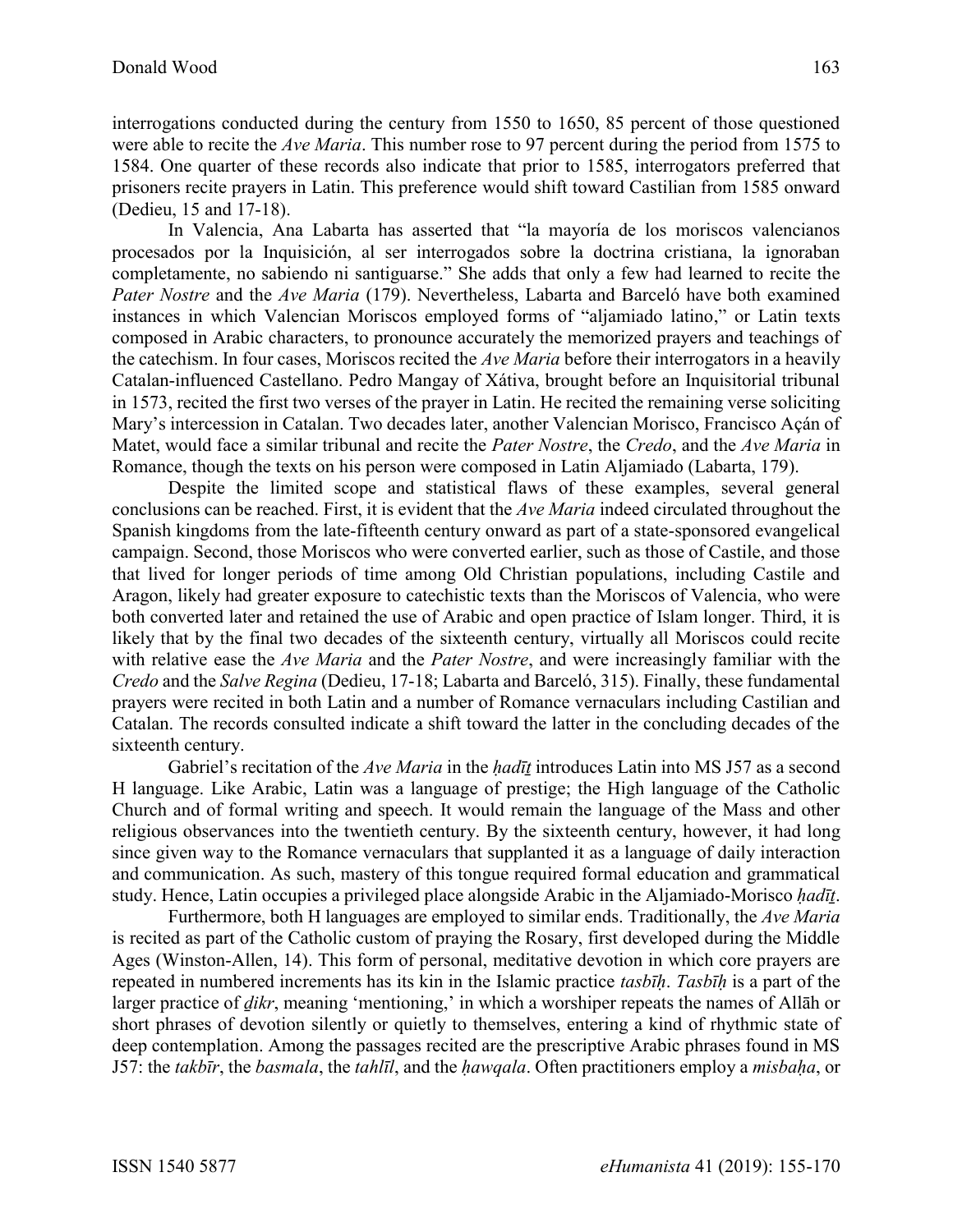set of prayer beads, reminiscent of the Catholic rosary, to count the recitations and to serve as a tactile focus point.

Linguistically, the text of Gabriel's utterance in the *ḥadīṯ* exhibits a number of incongruities with the now standard Latin found in modern catechistic texts:

MS J57, fol. 59r: Ave Mariya / ġarasiya llena dominuš tequm beneḏiqata-tu en-muller- / -ibus e ḏe benediqatum furutum ventereš tuyoš.

Standard Latin: Ave Maria, gratia plena, Dominus tecum. Benedicta tu in mulieribus, et benedictus fructus ventris tui, Iesus. Sancta Maria, Mater Dei, ora pro nobis peccatoribus, nunc, et in hora mortis nostrae. Amen.

First, the Latin *gratia* is rewritten with the Castilian / Romance ending '-siya.' Additionally, the Latin terms *plena*, *in*, and *ventris tui* are replaced by the more closely Romance forms *llena*, *en*, and *venteres tuyos*. Grammatically, the Aljamiado exhibits a lack of familiarity with Latin case endings evidenced by the inconsistency between *benedictus frutus* and *benediqatum furutum*.

Comparatively, the versions of the *Ave Maria* recited by Pedro Mangay and Francisco Açán are nearly identical to the standard Latin text:

## Pedro Mangay:

Avē Mariā (a)qraçiā (a)plinā dominus tēqum beneḏiṭa ṭū in mulier[i]bus eṭ benēḏiṭus (u)fruqṭūs venṭris ṭūis Jesus. Sanṭā Mariā mari di Ḏiu (i)priqau pir nos 'i pir ṭoṭs los piqaḏors. Amīn Jesus.

## Francisco Açán:

Ave Maria (a)graçia-plina dominus tekum beneḏiqta tu i'mulieribus [be]neḏiqtus fruqtus ventris tui Jessus. Verje Maria (i)priqeu pir nos pi-to-los piqados, amin Jessus (Labarta and Barceló, 322-323).

The one notable distinction is again the substitution of the Latin *gratia* with the Romance *graçiā* / *graçia*. Variations in spelling both in these examples and in the text of the *ḥadīṯ* can be explained by the fact that no standardized, homogenous method existed for transcribing Latin or Romance texts in Arabic characters. Rather, each writer attempted to preserve the phonetic integrity of the texts that they transcribed.

The linguistic errors in each of these Morisco texts speak to both the conditions and the purposes behind their production. Presumably, clerics transcribed the Valencian catechistic texts into Arabic characters to facilitate the reading process for Arabic-speaking Moriscos, as previously stated. Hence, those clerics would have possessed a stronger working knowledge of Latin than the Morisco scribe of the *ḥadīṯ*. The purpose behind their recitation was, in essence, to pass an Inquisitorial examination, demonstrating their basic knowledge of Christian doctrine. To this end, pronunciation rather than comprehension was key. The more accurate the articulation of the Latin, Castilian, or Catalan words, the greater likelihood of passing the test.

Regarding the *Ave Maria* of the *ḥadīṯ*, Boumedhi Tomasi alleges that Gabriel's utterance, which combines Luke 1:28 and 1:42, "excluye un conocimiento directo de los pasajes evangélicos y permite asegurar que el traductor se limitó a transcribir (claramente, de oídas) el Ave María que se había aprendido en latín" (144). Ergo, Boumedhi Tomasi refers here to the Latin text of the catechism. For the Aragonese scribe and the Morisco community in which this text was produced, MS J57 served an altogether different function than did the Valencian catechistic passages. This was a text composed by Moriscos for Moriscos. It was an object of education and entertainment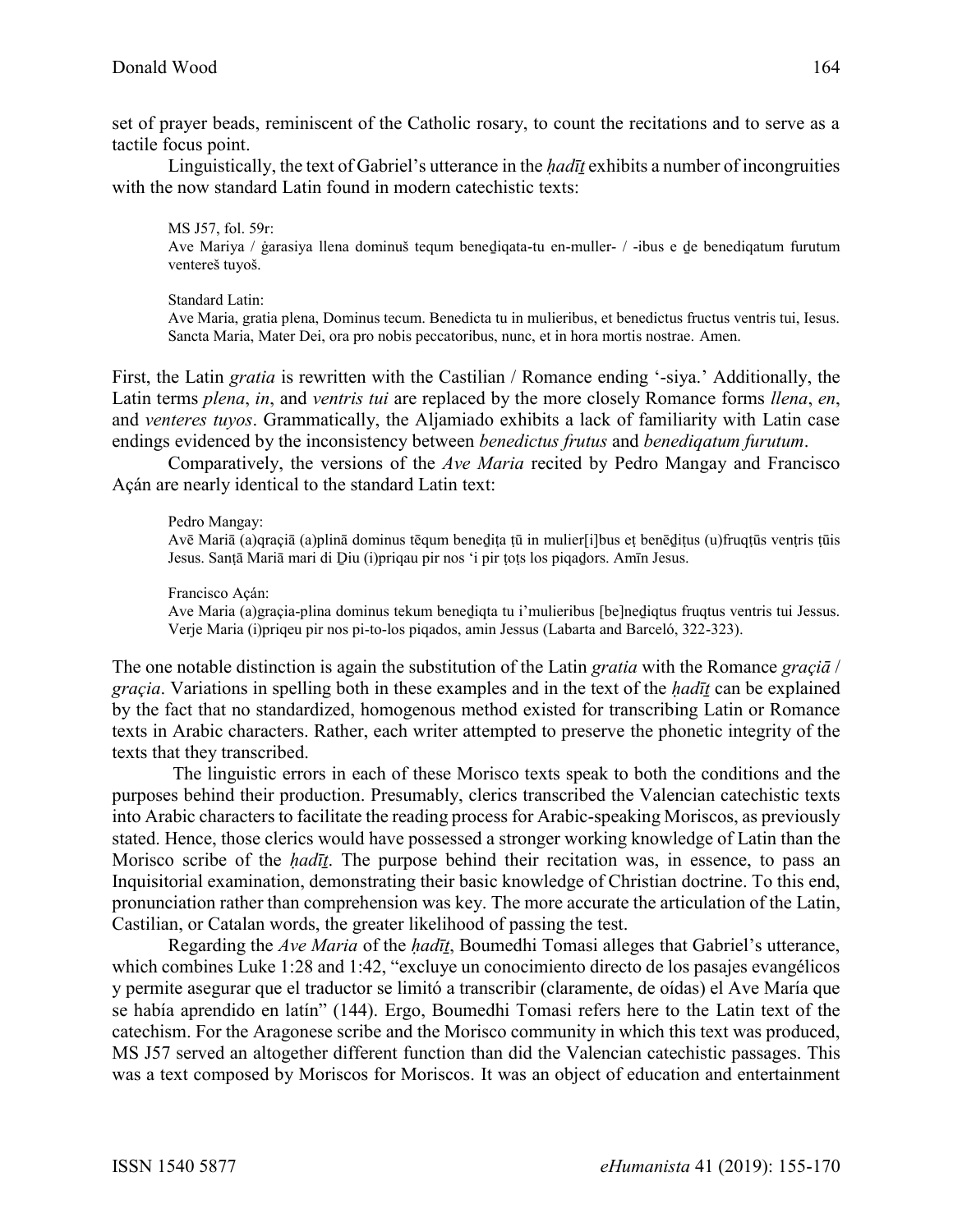to be read in Morisco communal settings or in the privacy of the Morisco home. To this end, its importance lay not in its linguistic exactitude, but rather in the messages that it conveyed.

As the truncated form of Gabriel's *Ave Maria* attests, the Morisco scribe did not accept the catechistic text at face value. Rather, he omitted the third and final verse added later by the Church that acknowledges Jesus' divinity and invokes the Virgin Mary as a viable intercessor for personal devotions. The result is a Latin declaration of homage and praise to the Virgin mother of Jesus that is congruent with descriptions of Mary in the Qur'ān:

| <i>Ave Maria</i> of MS J57: |                                       |                                              |
|-----------------------------|---------------------------------------|----------------------------------------------|
| Ave Mariya                  | garasiya Ilena, dominuš tequm         | benediqata-tu en-mulleribus                  |
| Hail Mary                   | full of grace, the Lord is with you   | blessed are you among women                  |
| Our'an 3:42:                |                                       |                                              |
| Yā Maryām                   | Allāh astafāki watahharaki            | wāstafāki 'alā nisā'i al'ālamīna             |
| Oh, Mary                    | Allāh has chosen you and purified you | and chosen you above the women of the worlds |

The continuation—e ḏe benediqatum furutum ventereš tuyoš—resonates with the Qur'ān's characterization of Jesus as "a pure boy"  $(19.19)$ , "a sign to the people"  $(19.21)$ , and "a word from Him [...] distinguished in this world and the Hereafter and among those brought near [to Allāh]" (3:45). Hence, this adapted *Ave Maria* fits neatly within the Islamic dogmatic framework of the *ḥadīṯ*.

Similar modifications or omissions of Trinitarian references appear throughout the extant corpus of Aljamiado-Morisco manuscripts. As I mentioned at the start of this study, the writings of Thomas Kempis served as a foundation for the Mancebo de Arévalo's *Sumario de la relación y ejercicio espiritual*, which summarized the basic tenets of Islamic religious ideology and practice. In the introduction to his edition of this work, found in Madrid, BNE, MS 245, Fonseca observes that of the thirty-five chapters that comprise the work, fourteen coincide in part of in their entirety with Kempis's text. Rubiera Mata adds that chapter 17 includes a series of *addu'ās*, or supplementary devotional prayers, glossed in Castilian from the Latin text *Veni, Creator*. The Mancebo's adaptation, entitled "flor de flores," opens with a double recitation of the *basmala*  followed by a gloss on the first five strophes of the Latin hymn. The sixth and seventh strophes that reference the Father, the Son, and the Holy Spirit are omitted (Rubiera Mata, 472-474).

There is perhaps no better example of Christian-Islamic syncretism in Morisco texts than the *Libros plúmbeos del Sacromonte*. Discovered in the mountains just outside of Granada between 1595 and 1599, these twenty-two lead books, composed in Arabic and Latin, recount the Virgin Mary's instructions to Saint James and two of his disciples, the brothers Cecilio and Tesifon aben Athar, to evangelize the Iberian peninsula.<sup>12</sup> Among these is the *Libro de los actos de Nuestro Señor Jesús y de sus Milagros y de su madre, María la Virgen*, consisting of an introduction and six chapters detailing the life of Jesus. The introduction includes a passage describing Jesus as the healer of lepers, the deaf, the blind, and the paralytic; remover of demons from among men and resuscitator of the dead that echoes both the New Testament (particularly Matthew 11:5) and the Qur'ān (3:49 and 5:110) (Hagerty, 98). The first chapter tells of Jesus' prophetic lineage, descended from Adam and sent by God to instate the Gospels as the "Verbo de Dios Espiritu Verdadero" (Hagerty, 102). This title is a clear reference to the Qur'ānic classifiers *kalimatin minhu* (a Word from Him) or *kalimatuhu* (His Word) and *rūḥ Allāh* (Spirit of Allāh) (3:45 and

<sup>12</sup> For an introduction to the *Libros plúmbeos*, see Hagerty (19-58), Barrios Aguilera and García-Arenal, Remensnyder, Bernabé Pons, and García-Arenal and Rodríguez Mediano.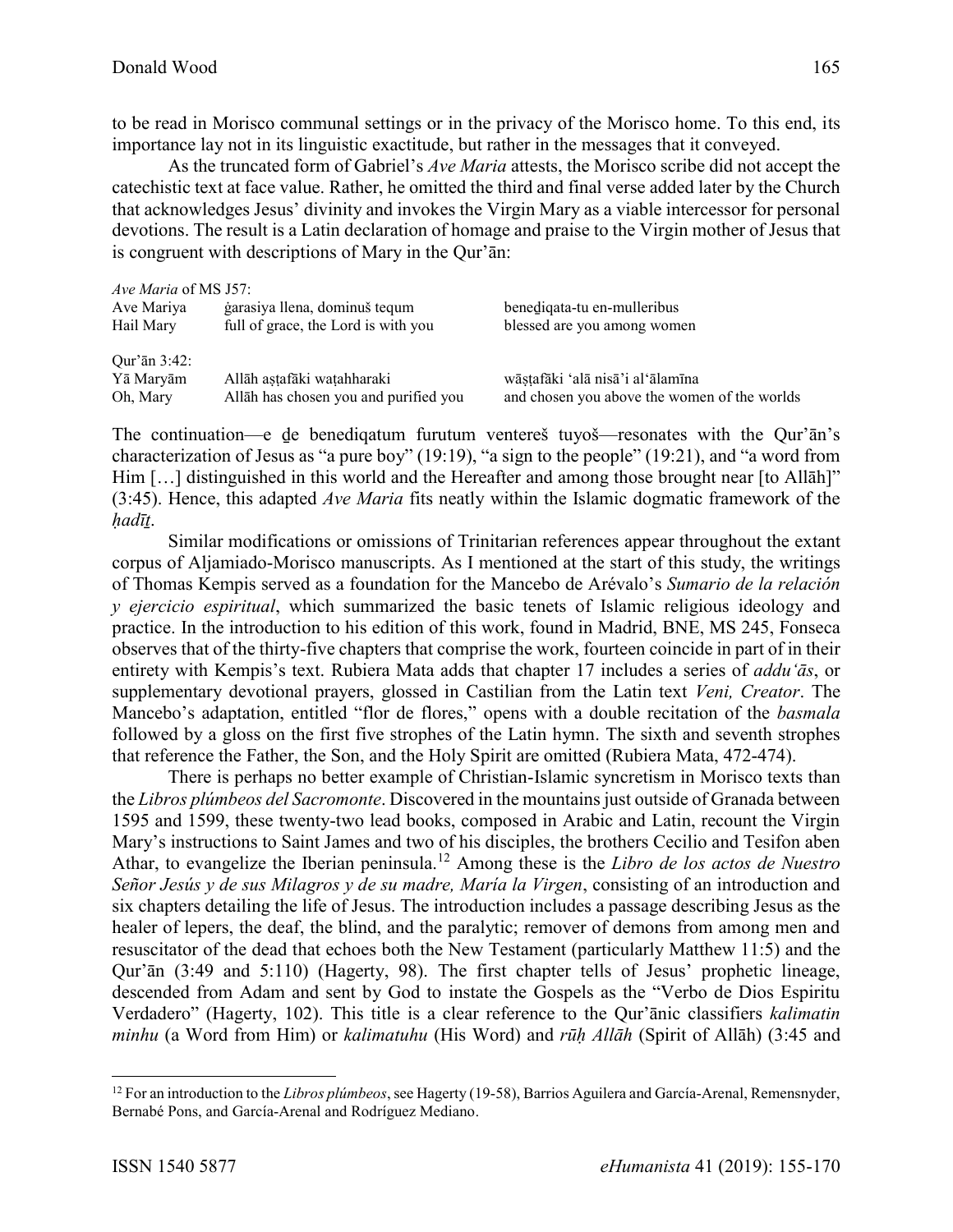4:171). The text continues recounting the experiences of Adam and Eve in the Garden of Eden. Following several Qur'ānic accounts, Allāh instructed the angels to prostrate themselves before His human creation (2:34, 7:11, 17:61, 18:50, and 20:116). Later, as punishment for their transgressions, Allāh banished Adam and Eve from Eden and cast them down to earth. The *Libro*  uses this recollection of Adam and Eve's original sin as a segway to Gabriel's angelic salutation and blessing of the Virgin Mary:

Y cuando llegó el tiempo determinado de haberle de concebir, Santa María, según ella dijo, cuando bajó a ella el fiel Gabriel y le anunció que le había de concebir ella rezaba en el libro y díjole: "Oh Santa María, oh llena de gracia, Dios es contigo, bendita tú entre las mujeres". Y aquella bendición es por ser ella limpia del pecado original (Hagerty, 103).

The reference "ella rezaba en el en el libro" is unclear. On the one hand, the reader may interpret that a passage in 'the book' describes Mary praying when Gabriel first appeared to her. This interpretation is reminiscent of the Qur'ān, 3:43-3:45, in which the angelic host instructs Mary to bow in prayer to Allāh prior to Gabriel's initial descent. 'The book' may alternatively refer to the very account that Mary herself provides ("según ella dijo"). Hence, Mary would have been praying within the narrative of the *Libro de los actos de Nuestro Señor*. On the other hand, this passage may suggest that Mary was praying *from* a book when Gabriel appeared to her. If this reading is to be believed, Mary could have been praying from any myriad of texts. In either reading, the metatextual reference to "el libro" produces a palimsestic overlapping of texts—the Gospels, the Qur'ān, and the *Libros plúmbeos*—and time—the birth of Christianity, of Islam, and of the Moriscos—that recontextualizes Gabriel and Mary as pluralistic entities existing simultaneous in multiple temporal frames, religious traditions, and geographical locations. Mary/Maryam is/are at once the Virgin of the Gospel of Luke, the Virgin of Islam, and the Virgin of the *Libros plúmbeos*.

Gabriel's half declaration of the *Ave Maria*, in Arabic in this case, again stops short of naming Mary the Mother of God or of mentioning the fruit of her womb at all. Rather, the focus here is on Mary and her virtue as free from original sin. That this concept is wholly lacking from traditional Islam quickly shifts the text back into a Christian framework. Reacting to Gabriel's words, Mary looks up to find the angel "en honesta forma humana que resplandecía con luz refulgente," calling to mind again the Qur'ān 19:17 (Hagerty, 104). This tug of war between Qur'ānic and Gospel references continues until the closing recitation of an alternative version of the *basmala*, similar to that found in the *ḥadīṯ* of MS J57: "No hay Dios sino Dios, Jesús, Espíritu de Dios" (Hagerty, 125).

Lastly, I will recall briefly Rosa-Rodríguez's study of the Marian-like characterization of the prophet Muḥammad's mother, Āmina, in the Aljamiado-Morisco *Libro de las luces*. This work, based on the *Kitāb al-anwār* by Abū-l-Ḥasan al-Bakrī (d. c. 13th century), is contained, in part or in its entirety, in at least six extant Aljamiado manuscripts. Like the chronicling of Jesus' life in the *Libro de los actos de Nuestro Señora*, the *Libro de las luces* also presents Muḥammad as a prophetic descendant of the line of Adam. Consuelo López-Baralt has transcribed and edited parts of this text from Madrid, RAH, MS T18, fols. 91v-122r, dating to the sixteenth century. In this text, the narrator writes of Āmina, "ḏiole Al.lah donaire y fermosura y cumplimiento por lo que Al.lah sabia de su limpieza y castedad, porque tenía ordenado Al.lah que abía de sallir de allí su annabī Muḥammad." In the subsequent lines, when Fātima—wife of 'Abd al-Muṭṭalib and mother of 'Abdallāh, husband to Āmina and father of Muḥammad—enters to look upon the child for the first time, she asks, "«Y ¿de dó a ubido esta luz y fermosura y graçia?»" (López-Morillas, 69). Again, use of the words *limpieza*, *castedad*, and *graçia* reiterate the terminology of both the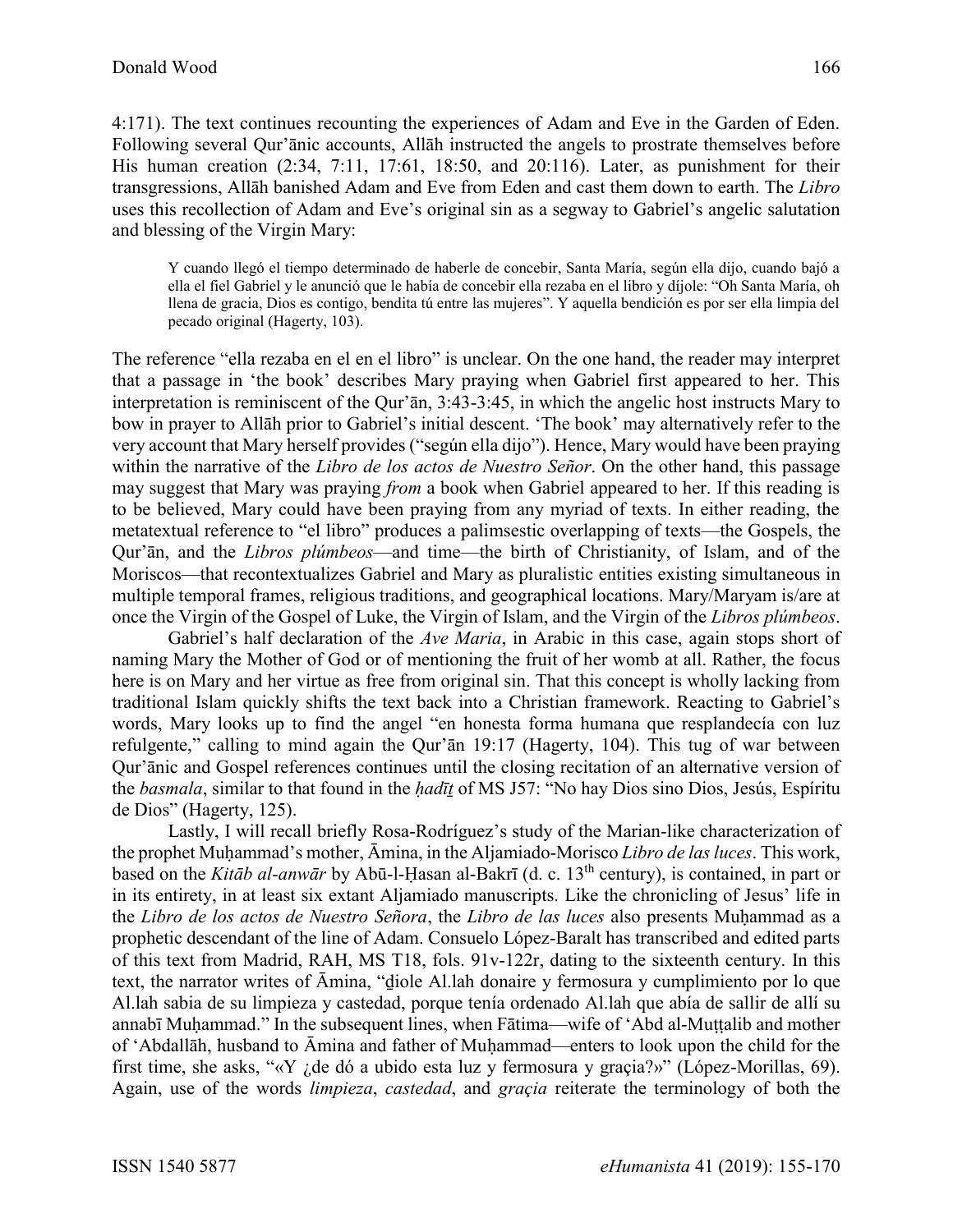Qur'ān, 3:42-45 and 19:19-21, and the first verse of the *Ave Maria*. Moreover, the overall syntax of the narrator's description, beginning with a description of Āmina (Qur'ān 3:42, Luke 1:28) followed by a recognition of her chosen role as vessel of a prophet of Allāh (Qur'ān 3:45, Luke 1:42) is congruent with that of the catechistic prayer. Once more, Christian elements consist only of the Gospel verses. The Trinitarian final verse of the *Ave Maria* does not appear.

A second key modification to the account of Gabriel's initial meeting with Mary in the *ḥadīṯ* of MS J57 involves the placement of the *Ave Maria* in this exchange. According to the account of Mary's conception in Luke 1:28, Gabriel speaks the initial phrase of the *Ave Maria* as a salutation upon appearing to Mary. The Morisco scribe, however, replaced this with a similar greeting derived from the Qur'ān 3:42-43: "Allāh te a eskojiḏo i te alinpiyo / sobre todas las mujeres yā Mariyam umillate aḏa Allāh / iy-asajdate a el i seyle kon-las umildes" (Allāh has chosen you and purified you from among all women. Oh, Mary, humble yourself before Allāh and bow in praise to him, and be one of the humble) (MS J57, fol. 58r). The *Ave Maria* is repositioned at the end of Gabriel and Mary's exchange immediately prior to his departure. As the Qur'ānic account on which the *ḥadīṯ* is framed already contains a salutation to Mary, the scribe's decision to rebrand the Latin utterance as Gabriel's parting words carves out a place for them in the narrative. Logistically, this alteration preserves the integrity of the Qur'ānic verse. Additionally, the placement of both salutations flanking Gabriel and Mary's conversation on either side legitimizes both the Qur'ānic and the Gospel texts as equal partners in honoring the Virgin.

In light of the present analysis of the roles of linguistic diglossia and critical diglossia in this narrative specifically and in a Morisco context of textual production more broadly, I contend that the borrowing of non-Islamic elements and their incorporation into a primarily Islamic Morisco narrative exemplifies Saxena's notion of 'lifestyle diglossia.' "The changes we observe in people's language practices, and consequently language change or shift," writes Saxena, "are an extension of the changes brought about by changes in their lifestyle" (94). The manifestations of the *Ave Maria* or similar Marian-inspired passages in the works of the Mancebo de Arévalo, the *Libros plúmbeos*, and the *Libro de las luces* each exemplify careful attempts to adapt Christian prayers and spiritual exercises in ways that allow them to meld with non-Christian materials. In some cases, such as the Mancebo de Arévalo's reinvention of Kempis's writings, this adaptation meant the translation of selected texts and the omission of those texts that presented a challenge to Islamic dogma. In others, like the *Libros plúmbeos*, adaptation was more complex, involving the largescale deconstruction and careful selection of specific fragments of both Christian and Islamic texts and ideas. These were then woven together to create a new narrative, neither identifiably Islamic nor Christian, but a syncretistic melding of the two.

The insertion of the *Ave Maria* in the *hadīt* of MS J57 is an altogether different, and in some ways more complex, form of textual appropriation and 'lifestyle diglossia.' While the angelic salutation of the *Libros plúmbeos* and the descriptions of Āmina in the *Libro de las luces*, partially mimicking the vocabulary and sentiment of the *Ave Maria*, are translated into the languages of their respective texts, thereby rendering them linguistically indistinguishable from the words that surround them, the *hadīt* quotes the catechistic Latin verbatim. There is no attempt here at religious syncretism or hybridization beyond the aforementioned omission of the concluding Trinitarian verse. The linguistic shift from Castilian Aljamiado to Latin Aljamiado, in this case, preserves a clear delineation between the otherwise Islamic *ḥadīṯ* of Jesus' life and the Christian verses inserted into it. Moreover, the shared H-language prestige and comparable applications of the *Ave Maria* and the Arabic utterances found throughout the *ḥadīṯ* place them on comparable footing in terms of importance and function. With this exercise of 'lifestyle diglossia,' the Morisco scribe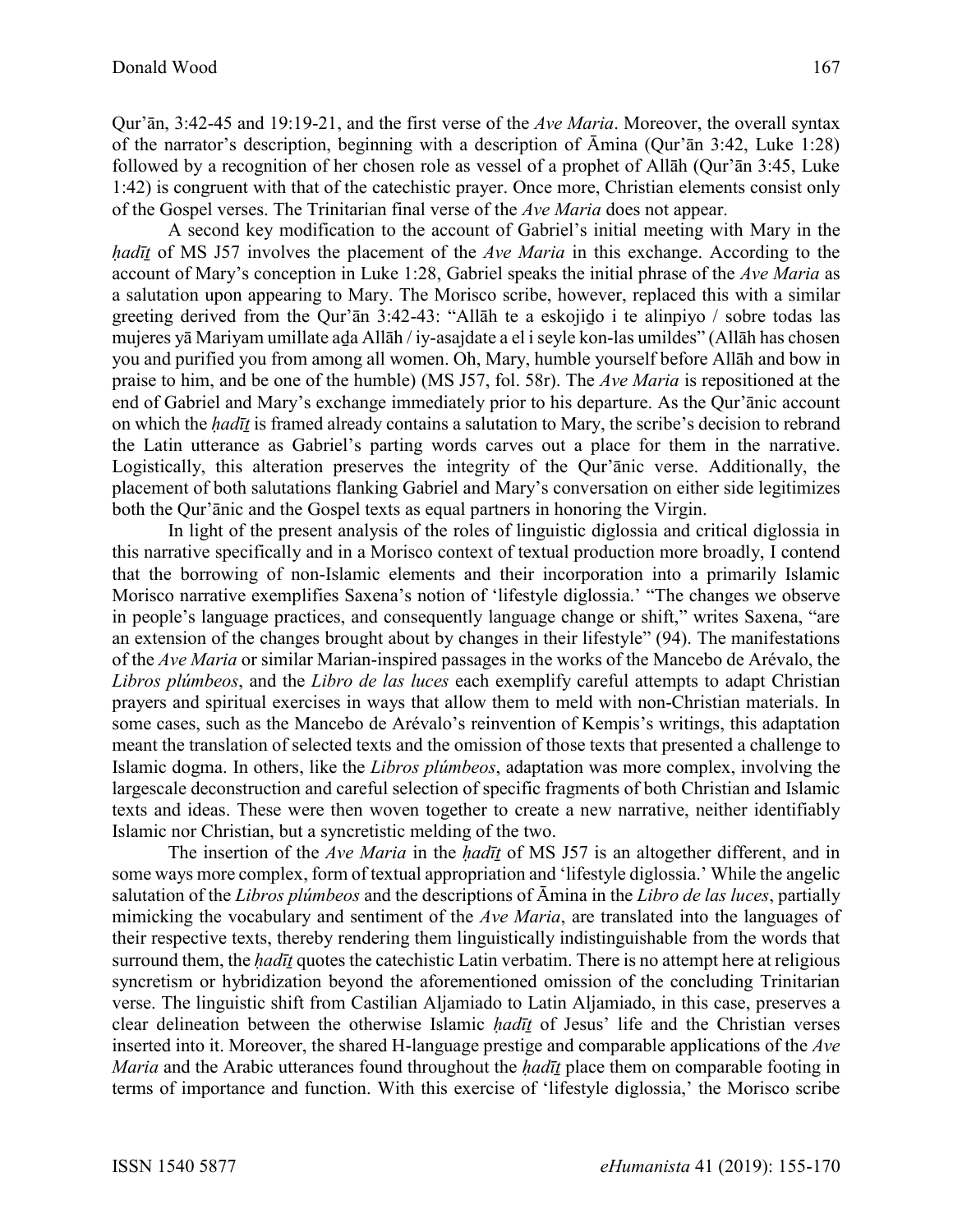appropriated a text that had become a somewhat normalized part of their lived experiences to supplement the Morisco religious idiom. In this way, the *Ave Maria* became a viable means of addressing the Virgin Mary, just as the phrase "ṣallā llāhu 'alayhi wasallām" (May God honor him and grant him peace) follows mention of the name of Muḥammad or "'alayhi ssalām" (Peace be upon him) that of any other prophets. At the same time, however, the composition of these verses on the manuscript page is a testament to the overlapping, competing, and continually evolving ideologies that characterized the Morisco religious experience. Composed in the graphemes of the Qur'ān and the H language of the Catholic Church, these two lines of text are at once part of two socio-cultural and religious dimensions that come together as a uniquely Morisco expression.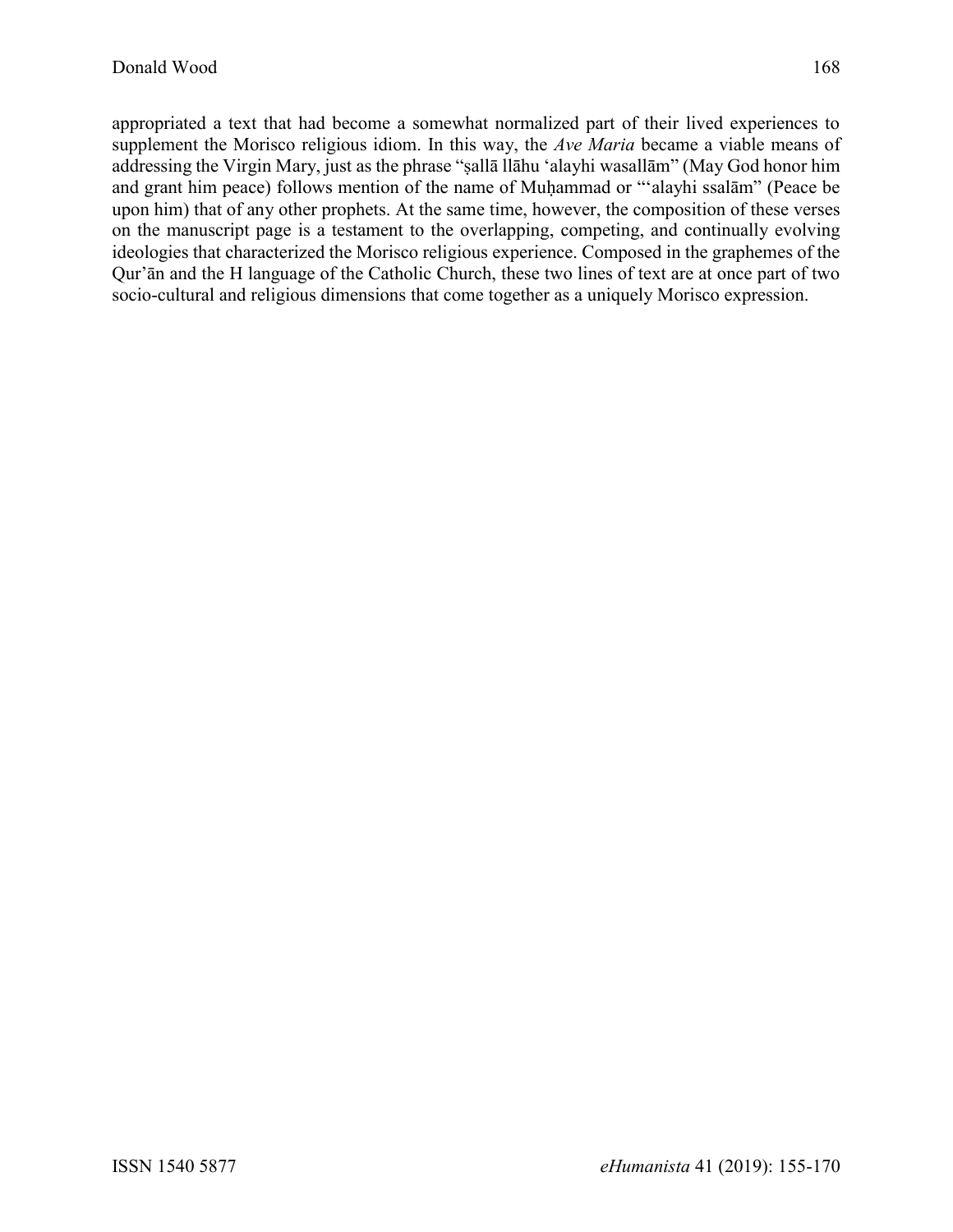## **Works Cited**

- Al-Ṭabarī. Moshe Perlmann trans. eng. *The History of al-Ṭabarī (Ta'rīkh al-rusul wa'l-mulūk)*. Albany: State Univerity of New York Press, 1987. vol. 4 of 38.
- Al-Thaᶜlabī. William M. Brinner trans. eng. *ᶜArā'is al-majālis fī qiṣaṣ al-anbiyā' or "Lives of the Prophets" As Recounted by Abū Isḥāq Aḥmad b. Muḥammad b. Ibrāhīm al-Thaᶜlabī (d. 1035 CE)*. Leiden: Brill, 2002.
- Amelang, James S. Jaime Blasco Castiñeyra trans. *Historias paralelas: Judeoconversos y moriscos en la España moderna*. Madrid: Akal, 2011.
- Asín Palacios, Miguel. *El Islam cristianizado: Estudio del "sufismo" a través de las obras de Abenarabi de Murcia*. Madrid: Plutarco, 1931.
- Barrios Aguilera, Manuel. "Religiosidad y vida cotidiana de los moriscos." In Manuel Barrios Aguilera ed. *Historia del Reino de Granada*. Granada: Universidad de Granada, 2002. vol. 2: La época morisca y la repoblación (1502-1630). 357-437.
- Barrios Aguilera, Manuel and Mercedes García-Arenal eds. *Los plomos del Sacromonte: Invención y tesoro*. Valencia: Universitat de València, 2015.
- Bernabé Pons, Luis F. "Los mecanismos de una resistencia: Los libros plúmbeos del Sacromonte y el *Evangelio de Bernabé*." *Al-Qanṭara* 23.2 (2002): 477-498.
- Boumedhi Tomasi, Touria. *Una miscelánea aljamiada narrativa y doctrinal: Edición y estudio del manuscrito Junta 57 del CSIC Madrid*. Zaragoza: Institución «Fernando el Católico» (C.S.I.C.), 2012.
- Cardaillac, Louis. Mercedes García-Arenal trans. sp. *Moriscos y cristianos: Un enfrentamiento polémico (1492-1640)*. Mexico City: Fondo de Cultura Económica, 1979.
- Carr, Matthew. *Blood and Faith: The Purging of Muslim Spain*. New York: The New Press, 2009.
- Dedieu, Jean Pierre. "'Christianization' in New Castile: Catechism, Communion, Mass, and Confirmation in the Toledo Archbishopric, 1540-1650." In Anne J. Cruz and Mary Elizabeth Perry eds. *Culture and Control in Counter-Reformation Spain*. Minneapolis: University of Minnesota, 1992. Hispanic Issues vol. 7. 1-24.
- Domínguez Ortiz, Antonio and Bernard Vincent. *Historia de los moriscos: Vida y tragedia de una minoría*. Madrid: Revista de Occidente, 1978. Biblioteca de la *Revista de Occidente* vol. 36.
- Ferguson, Charles A. "Diglossia." *Word* 15 (1959): 325-340.
- Fishman, Joshua A. "Bilingualism With and Without Diglossia; Diglossia With and Without Bilingualism." *Journal of Social Issues* 23.2 (1967): 29-38.
- Fonseca, Gregorio ed. *Sumario de la relación y ejercicio espiritual sacado y declarado por el Mancebo de Arévalo en nuestra lengua castellana*. Madrid: Fundación Ramón Menéndez Pidal, 2002.
- Gallego, María Angeles. "The Languages of Medieval Iberia and their Religious Dimension." *Medieval Encounters* 9.1 (2003): 107-139.
- García-Arenal, Mercedes and Fernando Rodríguez Mediano. *Un Oriente español: Los moriscos y el Sacromonte en tiempos de Contrarreforma*. Madrid: Marcial Pons, Ediciones de Historia, 2010.
- Hagerty, Miguel José. *Los Libros Plúmbeos del Sacromonte*. Granada: COMARES, 2007.
- Harvey, L.P. "El Mancebo de Arévalo and his Treatises on Islamic Faith and Practice." *Journal of Islamic Studies* 10.3 (1999): 249-276.